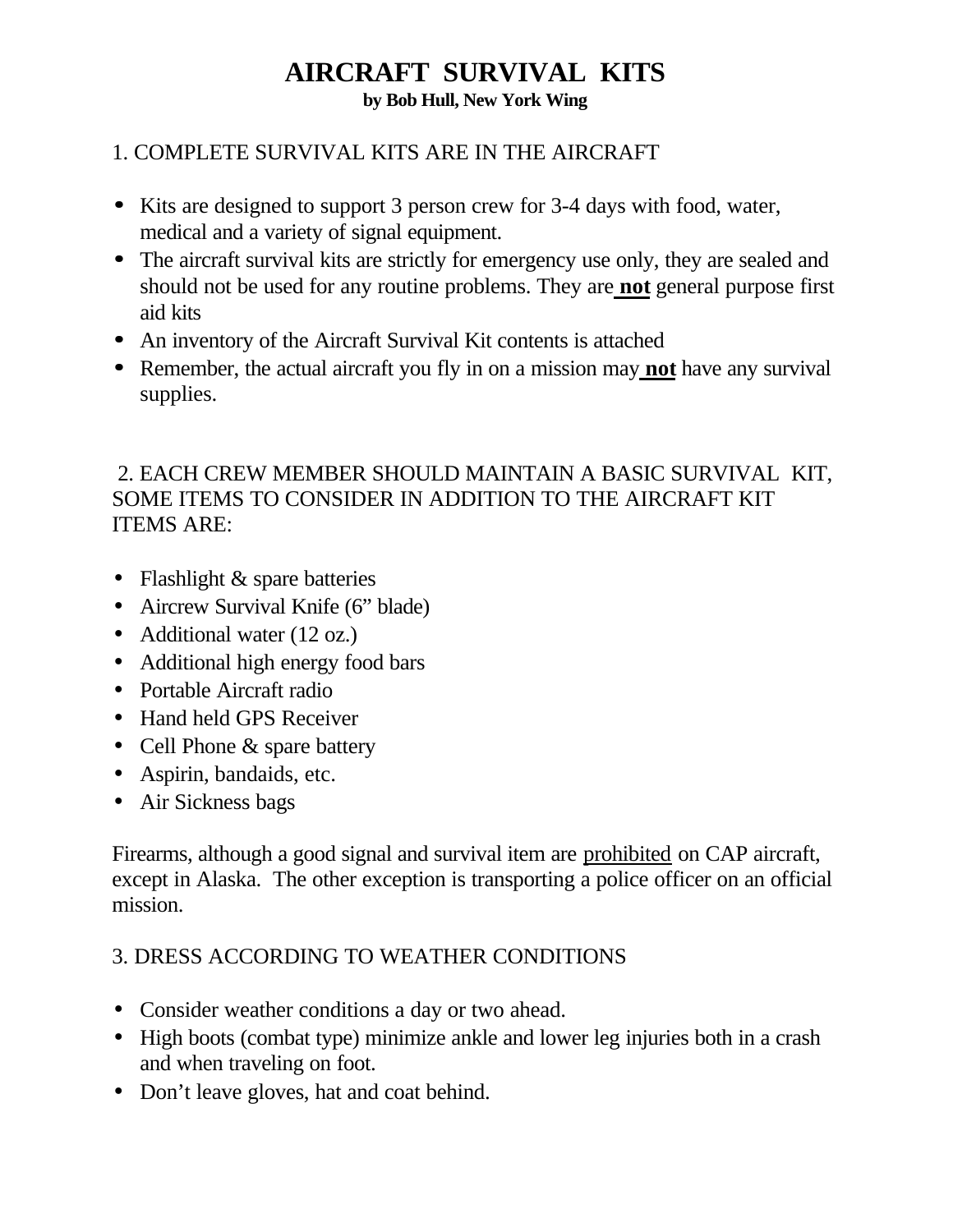# **AIRCREW SURVIVAL PROCEDURES**

#### **1. PRE-FLIGHT**

- UNDERSTAND SURVIVAL BASICS Military manuals (FM21-76, AFP 64-5[now 36-2246]) literature & CAP Squadron training (shelter building, fire starting, compass training, etc.)
- WEAR APPROPRIATE CLOTHING Don't leave gloves, hats & coats behind, know weather forecast.
- CHECK AIRCRAFT and PERSONAL SURVIVAL SUPPLIES BEFORE LEAVING
- HAVE A FLIGHT PLAN SO SOMEONE WILL KNOW IF YOU DO NOT RETURN ON TIME. MAKE SURE COURSE AND DESTINATION IS KNOWN.

## **2. IN-FLIGHT EMERGENCY**

• ATTEMPT TO MAKE RADIO CONTACT Begin radio transmissions at highest possible elevation VHF range: 5nm@gnd, 40nm@1000'AGL, 125nm@10,000'AGL If no answer on ATC channel, use 121.5 Transmit MAYDAY (distress) or PAN-PAN (urgency) if appropriate. Know your location - check GPS Set Transponder to: 7700 (Emergency), 7600 (Lost Communications), or 7500 (Hijack) Use CAP VHF radio on channel 5 (will key all repeaters) Cell phones will also work but are better at lower elevations.

• PREPARE FOR HARD/CRASH LANDING - DON'T PANIC

Seat belts & shoulder harness secure Doors unlatched and slightly open Secure any loose items that may become airborne Know where emergency equipment is located If visibility permits, evaluate the landing area while airborne a. any clearings

b. nearby fresh water or lake

c. any civilization or roads nearby

Be prepared to exit quickly if fire or the potential for fire exists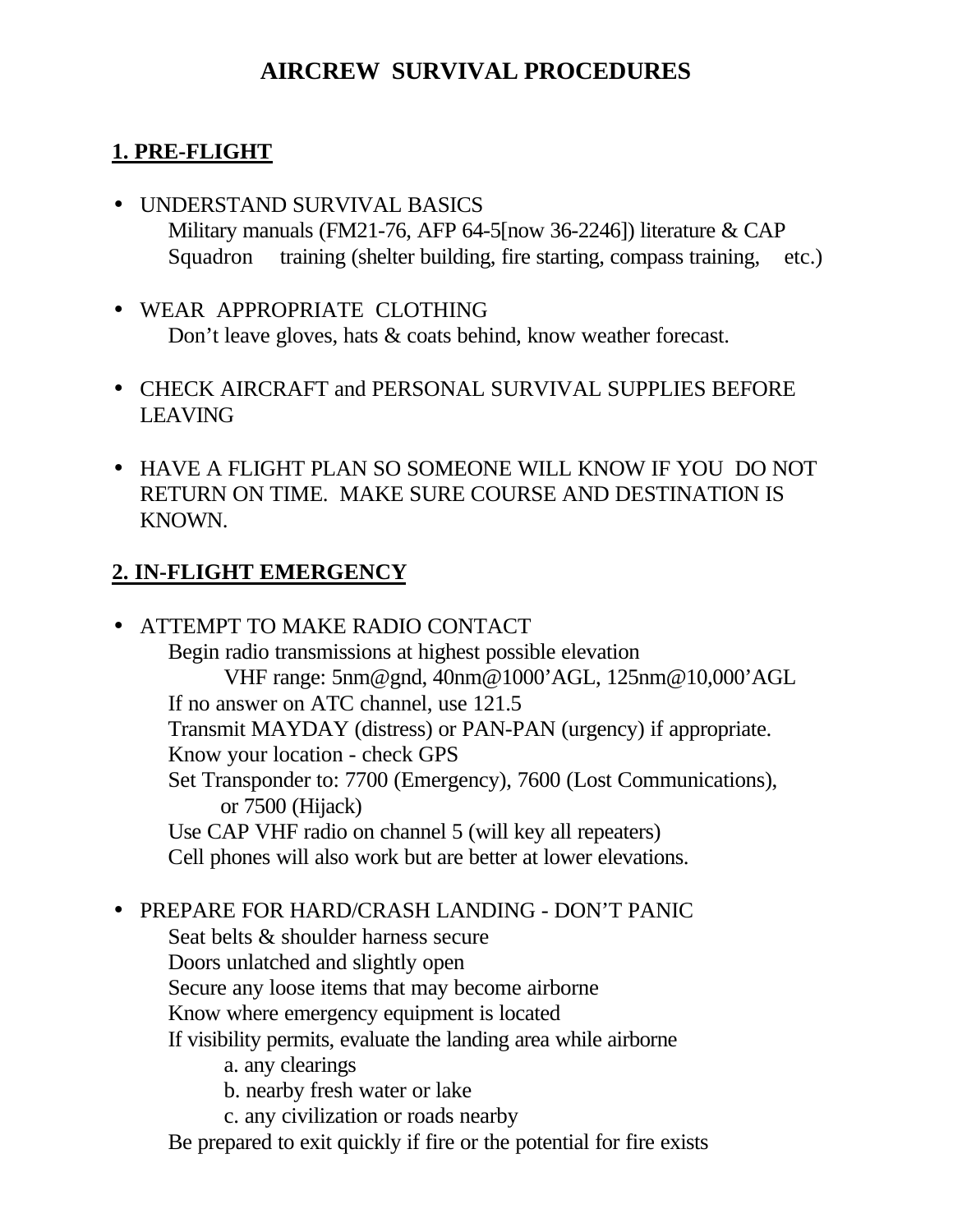#### **3. AFTER LANDING**

- DON'T PANIC, REMAIN CALM Size up the situation. Proper mental attitude will keep you alive.
- TREAT ANY SERIOUS MEDICAL PROBLEMS
- MAKE SURE ELT IS OPERATING Repair antennas if necessary (24" antenna or wire for 121.5 MHz) Check Aircraft Radios and Cell phones. Minimize battery use.
- INVENTORY ALL ASSETS Survival Kits, fuel, radios, food, paper, a/c parts etc. EVERYTHING!

#### • PREPARE A PLAN - THINK LOGICALLY

Review Survival Manuals Stay with aircraft, especially if ELT and radios are working. Travel only if survival chances are much better elsewhere. Much greater energy will be expended traveling (more food & water) Set up Shelter ( aircraft body, under wings, caves, etc.) Set up a Signal plan (fire, smoke, flares, signal panels, etc.) Set up a Communication plan. How often to use radio, batteries, etc. Look for additional sources of water (much more important than food) Don't try to travel at night Work and stay as a team

• FOLLOW PLAN AND WAIT FOR HELP TO ARRIVE Never give up hope! Do not think negatively Do things to improve the situation Help is on the way!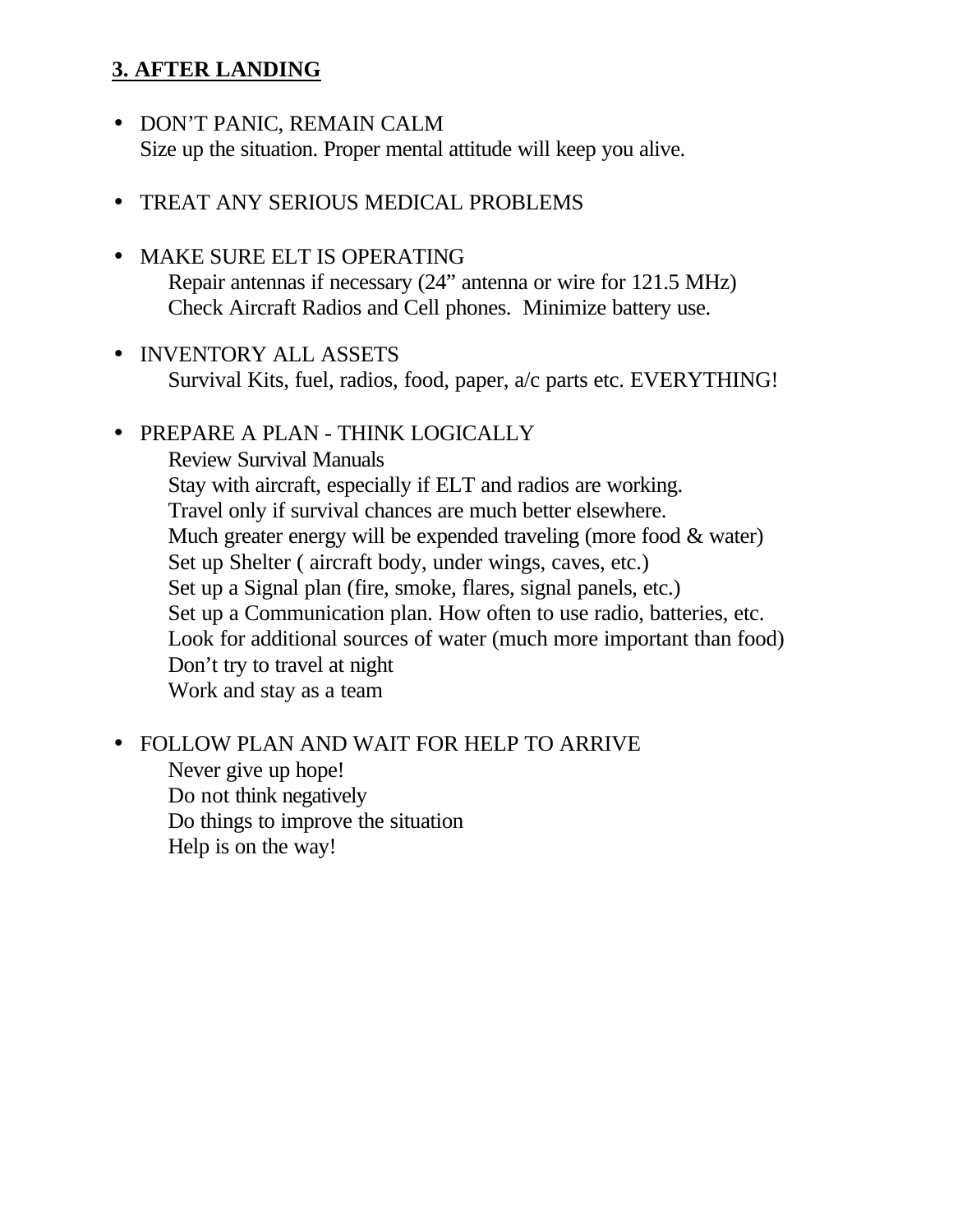#### **CONTENTS, SURVIVAL KIT, AIRCRAFT, 1-4 PERSON (WT. 12.4 LB.) DEVELOPED BY WESTERN NEW YORK GROUP, CIVIL AIR PATROL**

| 1 EA              | CASE, RIGID, ORANGE, 13" x 8" x 9"           |
|-------------------|----------------------------------------------|
| 3EA               | BLANKET, SURVIVAL, ORANGE/SILVER, 96" X 56"  |
| 1 EA              | MANUAL, USAF, AIRCREW SURVIVAL, 64-5         |
| 1 EA              | COMPASS, USAF, AIR CREW SURVIVAL             |
| 1 EA              | KNIFE, POCKET, USAF, 4 BLADE                 |
| 50 FT             | PARACHUTE CORD, 550#                         |
| 1 EA              | WHISTLE, W/LANYARD                           |
| 1 EA              | MIRROR, 3"X5", USAF SIGNAL                   |
| 3 EA              | FLARES, AERIAL, USCG, RED                    |
| 2EA               | LIGHTSTICK, GREEN, CYALUME, 12HR             |
| 50 FT             | TAPE, MARKING, RED                           |
| 1 CS              | MATCHCASE, WATERPROOF W/20 MATCHES           |
| 3 EA              | FUEL BAR, TRIOXANE                           |
| 2 EA              | FLARES, RED, 15 MIN.                         |
| 3EA               | CANDLES, 10 HR                               |
| 1EA               | PANEL, ORANGE, 36" x 36"                     |
| 1 EA              | WATER PURIFICATION TABLETS, 50's             |
| 1 EA              | BAG, WATER, SURVIVAL, 5 QT.                  |
| 2 EA              | BAG, ZIPLOCK, 1 GAL.& 1 QT.                  |
| 12 EA             | WATER, SURVIVAL, 4.33 OZ.                    |
| 9 EA              | FOOD BAR, HIGH ENERGY, SURVIVAL              |
| 4 EA              | <b>SOUP PACKS</b>                            |
| 8 OZ              | CANDY, HARD, SURVIVAL, 44 pcs                |
| 4 EA              | <b>TEA BAGS</b>                              |
| 8 EA              | <b>SUGAR</b>                                 |
|                   | 20 EA GUM, CHEWING                           |
| 2 EA              |                                              |
| 1 EA              | SNARE LINE, WIRE, 25'.<br>KIT, FISHING, USAF |
|                   |                                              |
| 1 EA              | FOIL, ALUMINUM, HD, 16" x 36"                |
| 3 PK              | TISSUE / TOILET PAPER                        |
| 2 EA              | GLOVES, LATEX, DISPOSABLE                    |
| 2 EA              | LIPSTICK, ANTICHAP                           |
| 1 EA              | KIT, SNAKE BITE                              |
| 1 EA              | <b>INSECT REPELLENT, 1 oz.</b>               |
| 1 EA              | EYE PROTECTIVE CUP                           |
| 2EA               | POVIDONE-IODINE, 10%, 1 oz.                  |
| <b>8EA</b>        | APPLICATORS, COTTON TIP                      |
| 2EA               | AMMONIA INHALANTS, 0.5ml                     |
| 20 EA             | ASPIRIN, TABLET, 325 mg.                     |
| $10\,\mathrm{EA}$ | TYLENOL, CAPSULE, 500 mg                     |
| 10 EA             | COUGH, COLD & FLU TABLETS                    |
| 10 EA             | TOWELETTES, BENZAIKONIUM                     |
| 10 EA             | TOWELETTES, ALCOHOL                          |
| 1EA               | TAPE, SURGICAL, 1" x 180"                    |
| 1 EA              | PAD, PEN, MATCHES, RAZOR BLADE               |
| 2 EA              | <b>BANDAGE, TRIANGULAR w/2 SAFETY PINS</b>   |
| 2 EA              | BANDAGE, CONFORMING GAUZE                    |
| 4 EA              | GAUZE SPONGE, 4" x 4"                        |
| 4 EA              | GAUZE PADS, 4" x 4"                          |
| 2 EA              | NON-ADHEAR PADS, 2" x 3"                     |
| 1 EA              | DRESSING, TRAUMA, 10" x 30"                  |
| 1 EA              | DRESSING, COMBINE, 8" X 7 1/2".              |
| 12 EA             | BAND AIDS, ADHEASIVE, ASSORTED               |
| 5 EA              | BUTTERFLY CLOSURE, MEDIUM                    |
| 6 EA              | SKIN CLOSURES, 1/2" x 4"                     |
| 8 EA              | TONGUE DEPRESSORS, WOOD                      |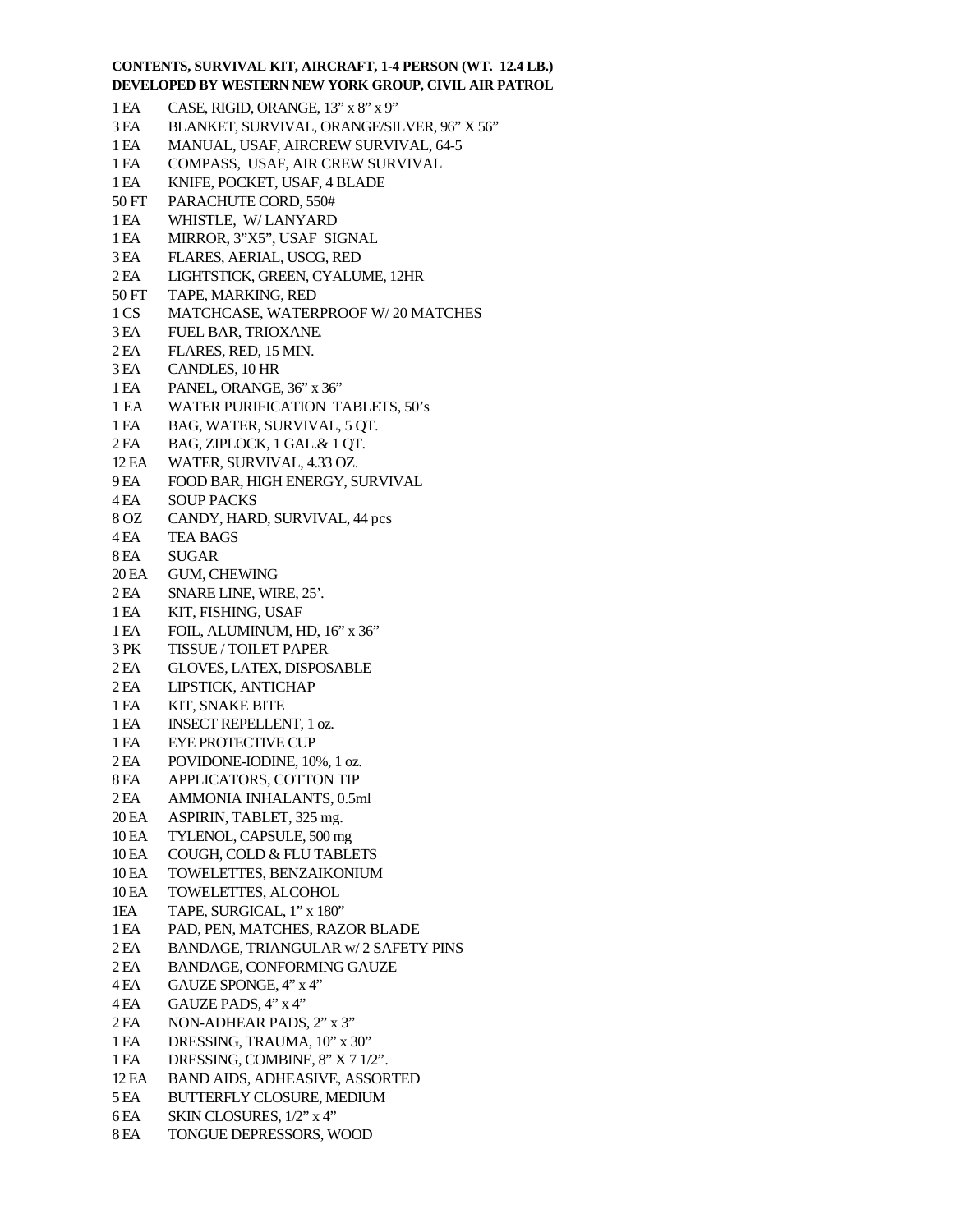#### **SURVIVAL KIT, AIRCRAFT, 1-4 PERSON (WT. 12.4 LB.)** *GENERAL INFOFMATION ON CONTENTS* **DEVELOPED BY ESTERN NEW YORK GROUP, CIVIL AIR PATROL**

- 1 EA CASE, RIGID, ORANGE, 13" x 8" x 9" *use as container for fuel or water, burn to produce black smoke*
- 3 EA BLANKET, SURVIVAL, ORANGE/SILVER, 96" X 56" *use silver side to body, orange to signal*
- 1 EA MANUAL, USAF, AIRCREW SURVIVAL, 64-5
- 1 EA COMPASS, USAF, AIR CREW SURVIVAL *use as an aircraft compass or for movement or location at crash site*
- 1 EA KNIFE, POCKET, USAF, 4 BLADE
- 50 FT PARACHUTE CORD, 550# *use to secure shelter, as lanyards for knives & other items*
- 1 EA WHISTLE, W/ LANYARD *use as ground signal*
- 1 EA MIRROR, 3"X5", USAF SIGNAL *follow directions on mirror*
- 3 EA FLARES, AERIAL, USCG, RED *follow directions on package, best to use when rescue team is in area*
- 2 EA LIGHTSTICK, GREEN, CYALUME, 12HR *use to provide low level light source*
- 50 FT TAPE, MARKING, RED *cut in strips to mark trails, etc.*
- 1 CS MATCHCASE, WATERPROOF W/ 20 MATCHES *always keep dry*
- 3 EA FUEL BAR, TRIOXANE *follow directions, use to cook or start fire.*
- 2 EA FLARES, RED, 15 MIN. *use as ground to air signal when rescue aircraft is visible*
- 3 EA CANDLES, 10 HR *use to provide light and heat*
- 1 EA PANEL, ORANGE, 36" x 36" *use to signal or cut in strips to mark ground movements*
- 1 EA WATER PURIFICATION TABLETS, 50's *use as directed, one tablet per quart*
- 1 EA BAG, WATER, SURVIVAL, 5 QT. *use for water storage once a watersupply is found*
- 2 EA BAG, ZIPLOCK, 1 GAL.& 1 QT. *use for food and warer storage*
- 12 EA WATER, SURVIVAL, 4.33 OZ. *follow directions on containers*
- 9 EA FOOD BAR, HIGH ENERGY, SURVIVAL *follow directions on package*
- 4 EA SOUP PACKS *use to flavor treated water or for hot drink*
- 8 OZ CANDY, HARD, SURVIVAL, 44 pcs
- 4 EA TEA BAGS *use to flavor treated water or as a hot drink*
- 8 EA SUGAR *use for flavoring*
- 20 EA GUM, CHEWING
- 2 EA SNARE LINE, WIRE, 25' *use for snaring per manual, for wire, replacement antenna, etc.*
- 1 EA KIT, FISHING, USAF *read manual in kit, also use for sewing and other repairs with needles and safety pins*
- 1 EA FOIL, ALUMINUM, HD, 16" x 36" *use to make pots and for food storage*
- 3 PK TISSUE / TOILET PAPER
- 2 EA GLOVES, LATEX, DISPOSABLE *for protection with medical treatments*
- 2 EA LIPSTICK, ANTICHAP *use as a sunburn lotion or for cold weather protection*
- 1 EA KIT, SNAKE BITE *follow direstions, scapel, suction, antiseptic & tourniquet are in kit*
- 1 EA INSECT REPELLENT, 1 oz. *use as necessary, directions on container*
- 1 EA EYE PROTECTIVE CUP *use to protect eye if a foreign object can not be removed*
- 2 EA POVIDONE-IODINE, 10%, 1 oz. *use as antiseptic, rub on skin for insect bites*
- 8 EA APPLICATORS, COTTON TIP *use to apply iodine, clean wounds*
- 2 EA AMMONIA INHALANTS, 0.5ml *use to revive persons passed out*
- 20 EA ASPIRIN, TABLET, 325 mg. *for general pain relief, 1 or 2 every 4-6 hours*
- 10 EA TYLENOL, CAPSULE, 500 mg. *for general pain relief, 1 every 4-6 hours*
- 10 EA COUGH, COLD & FLU TABLETS *follow directions for use*
- 10 EA TOWELETTES, BENZAIKONIUM *antiseptic, used for wound cleaning*
- 10 EA TOWELETTES, ALCOHOL *use as antiseptic, for cleaning or fire starting*
- 1 EA TAPE, SURGICAL, 1" x 180" *for securing bandages & general purpose*
- 1 EA PAD, PEN, MATCHES, RAZOR BLADE
- 2 EA BANDAGE, TRIANGULAR w/ 2 SAFETY PINS *use as sling, to wrap bandages, etc*
- 2 EA BANDAGE, CONFORMING GAUZE, 4" x 5 yd. *for wrapping large wounds*
- 4 EA GAUZE SPONGE, 4" x 4" *sterile, for cleaning and padding*
- 4 EA GAUZE PADS, 4" x 4" *sterile, place over wound*
- 2 EA NON-ADHEAR PADS, 2" x 3" *sterile, will not stick to wound*
- 1 EA DRESSING, TRAUMA, 10" x 30" *use for large head and body wounds, cut for smaller bandages, splint padding*
- 1 EA DRESSING, COMBINE, 8" X 7 1/2" *bandage for large wound, splint padding, etc.*
- 12 EA BAND AIDS, ADHEASIVE, ASSORTED *for small cuts and abrasions*
- 5 EA BUTTERFLY CLOSURE, MEDIUM *use as a substitute for sutures*
- 6 EA SKIN CLOSURES, 1/2" x 4" *same as above but larger wound*
- 8 EA TONGUE DEPRESSORS, WOOD *use as finger splints, eating utensiles, kindling to start fire, etc.*